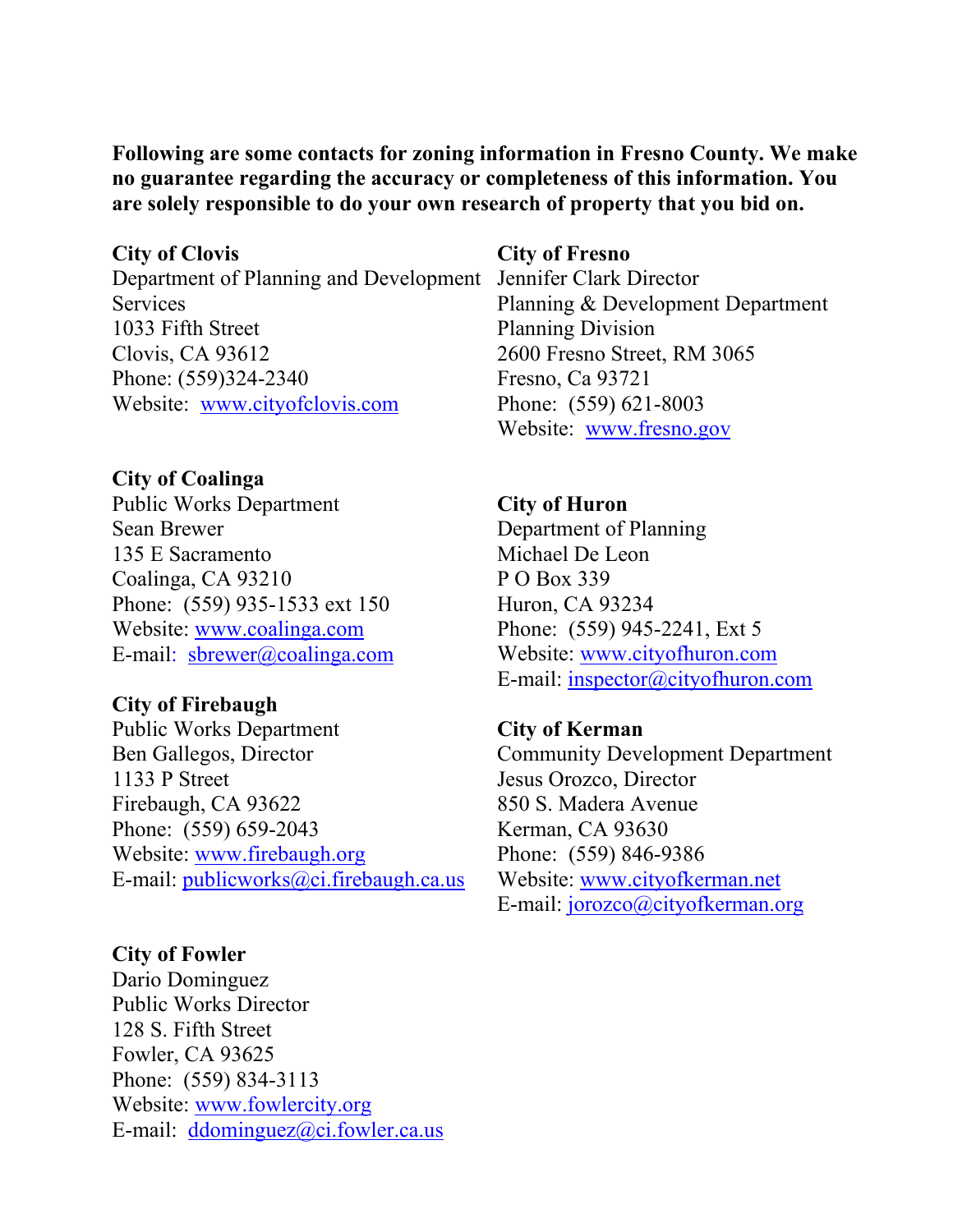### **City of Kingsburg**

Building & Planning Department Kayrl Bartel 1401 Draper Street Kingsburg, CA 93631 Phone (559) 897-5328 Website: [www.cityofkingsburg-ca.gov](http://www.cityofkingsburg-ca.gov/) E-mail: Kbartel@cityofkingsburg-ca.gov

# **City of Mendota**

Planning Department Cristian Gonzalez 643 Quince Street Mendota, CA 93640 Phone: (559) 655-4298 Website: [www.ci.mendota.ca.us](http://www.ci.mendota.ca.us/) E-mail: [cristian@cityofmendota.com](mailto:cristian@cityofmendota.com)

# **City of Orange Cove**

Building & Planning Department Ray Hoax 633 Sixth Street Orange Cove, CA 93646 Phone: (559) 626-4488 Website: [www.cityoforangecove.com](http://www.cityoforangecove.com/)

# **City of Parlier**

Community Development Department Sonia Hall 1100 E. Parlier Avenue Parlier, CA 93648 Phone: (559) 646-3545 Ext 228 Website: [www.parlier.ca.us](http://www.parlier.ca.us/)

#### **City of Reedley**

Community Development Department Rob Terry 1733 Ninth Street Reedley, CA 93654 Phone: (559) 637-4200 Ext 286 Website: [www.reedley.com](http://www.reedley.com/) E-mail: [rob.terry@reedley.ca.gov](mailto:rob.terry@reedley.ca.gov)

### **City of San Joaquin**

Planning Department Lupe Estrada – Treasurer/City Clerk HR **Officer** P O Box 758 San Joaquin, CA 93660 Phone: (559) 693-4311, Ext 220 Website: [www.cityofsanjoaquin.org](http://www.cityofsanjoaquin.org/) E-mail: [lupee@cityofsanjoaquin.org](mailto:lupee@cityofsanjoaquin.org)

# **City of Sanger** Development Services David Brletic 1700 Seventh Street Sanger, CA 93657 Phone: (559) 876-6300, Ext 1540 Website: [www.ci.sanger.ca.us](http://www.ci.sanger.ca.us/) E-mail: dbrletic@ci.sanger.ca.us

# **City of Selma**

Community Development Vacant 1710 Tucker Street Selma, CA 93662 Phone: (559) 891-2208 Website: [www.cityofselma.com](http://www.cityofselma.com/)